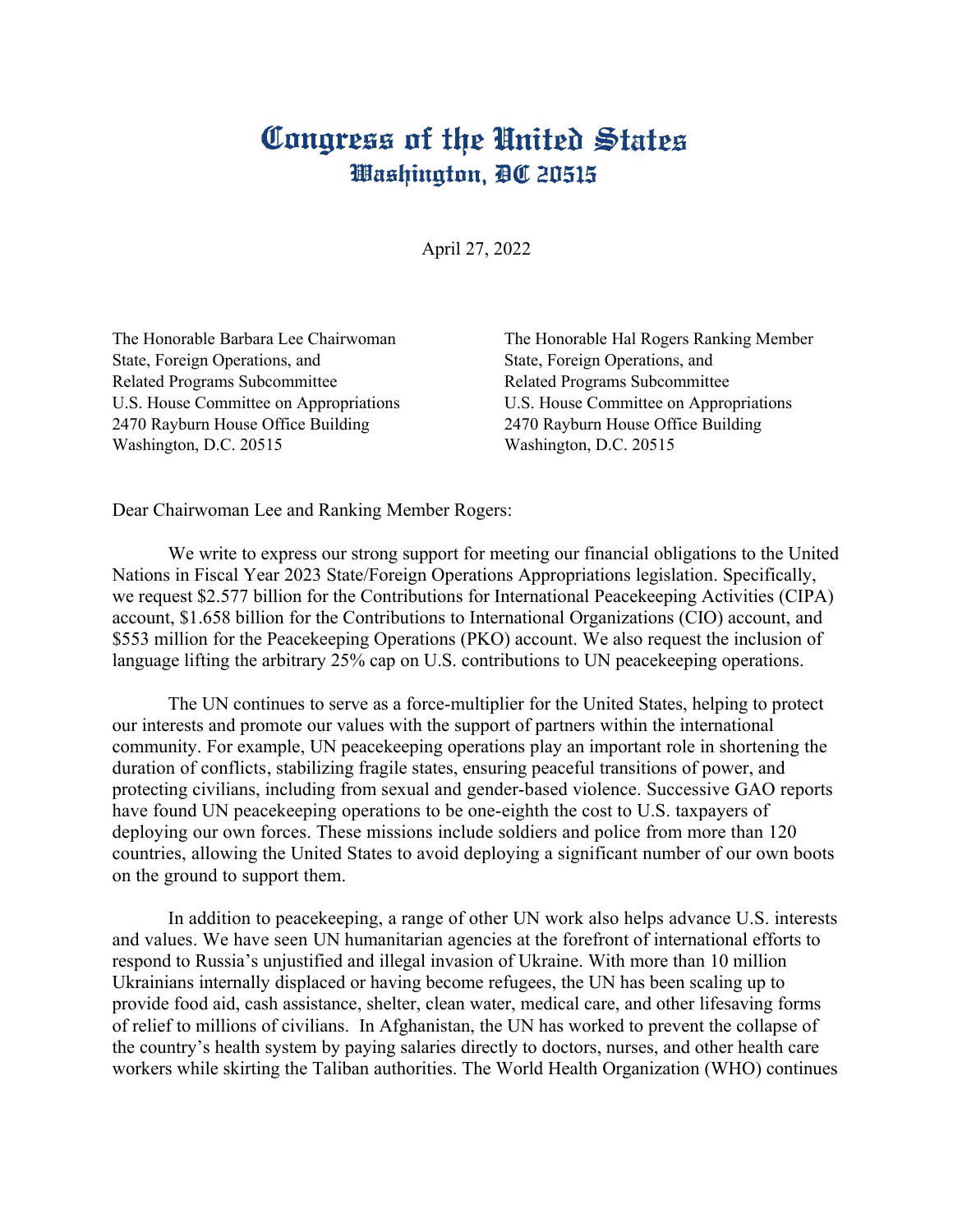to coordinate the international response to the COVID-19 pandemic, providing policy guidance, testing and treatment supplies, and vaccines in developing countries around the world.

We were pleased that parts of the final Fiscal Year 2022 omnibus appropriations bill provided robust financial resources for the UN and its family of agencies across a range of critical activities and programs, as well as addressed important issues such as sexual exploitation and abuse in peacekeeping operations. Unfortunately, even with this funding, the United State has not returned to good financial standing at the UN. Specifically, the final FY'22 legislation failed to lift the statutory cap on U.S. contributions to UN peacekeeping operations. As a result, the United States continues to carry more than \$1 billion in debt on its peacekeeping assessments.

Continuing to accrue arrears at the UN harms U.S. efforts to retain influence, advance our interests, and gain credibility in several areas. First and foremost, accumulating arrears negatively impacts our ability to pursue our reform agenda at the UN. In addition, our status as a peacekeeping debtor provides a convenient and damaging talking point to foreign adversaries all while giving them more room to expand their influence at the UN. While the United States has underfunded its financial obligations to peacekeeping in recent years, China substantially increased its own and is currently the second largest financial contributor to UN peacekeeping operations (covering 18.6% of the budget). As part of China's comprehensive, long-term strategy to replace the United States as the global leader, China is leveraging these contributions to curry favor with the international community, upend U.S. national security objectives, and push peacekeeping in a direction that more closely aligns with its national interests and values.

As a responsible actor should always do, the United States uses its permanent seat on the UN Security Council to prioritize civilian protection and promote internationally recognized human rights norms in peacekeeping mandates. In recent months, we have seen the Russian Federation do the opposite by using its seat on the UN Security Council to delay, obstruct, and deny the human rights of millions of innocent people in Ukraine. Just as concerning is that despite the overwhelming support for Ukraine from countries all over the world, votes during the UN General Assembly to condemn Russia's ghastly aggression against Ukraine reveal that Russia has also expanded its sphere of influence there. For the United States to remain successful in efforts to lead the international community against the likes of Russia and other foreign adversaries, it is critical that we prioritize full reengagement with the UN, including by paying our dues on time and in full. That is why we urge you to temporarily waive the cap and provide sufficient funding in the CIPA and PKO accounts to pay our peacekeeping arrears. We also urge you to fully fund our share of the UN's other core activities through the CIO account.

We look forward to working with you to ensure we return to good financial standing at the UN. Thank you for your leadership and consideration of our requests.

Sincerely,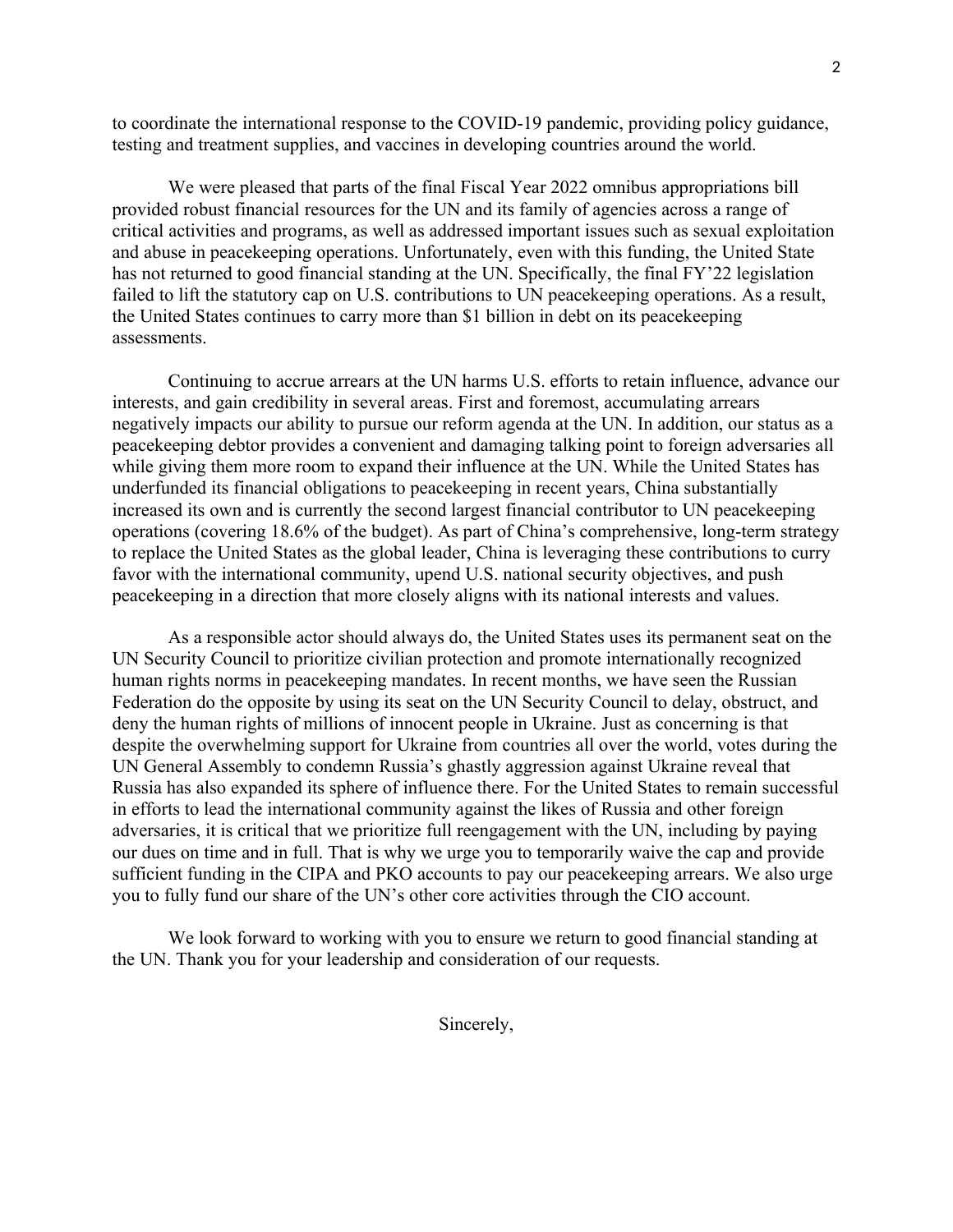Augory Willeton

Gregory W. Meeks Chair House Foreign Affairs Committee

Gwen S. Moore Member of Congress

Chudy Chu

Member of Congress

Karen Bass Member of Congress

DAOUIN CASTRO

Joaquin Castro Member of Congress

Ind N. Cullic

David N. Cicilline Member of Congress

nmy Panetta

Member of Congress

Jesus J

Jésús G. "Chuy" García Member of Congress

ma titas

Dina Titus Member of Congress

Ted W. Lien

Ted W. Lieu Member of Congress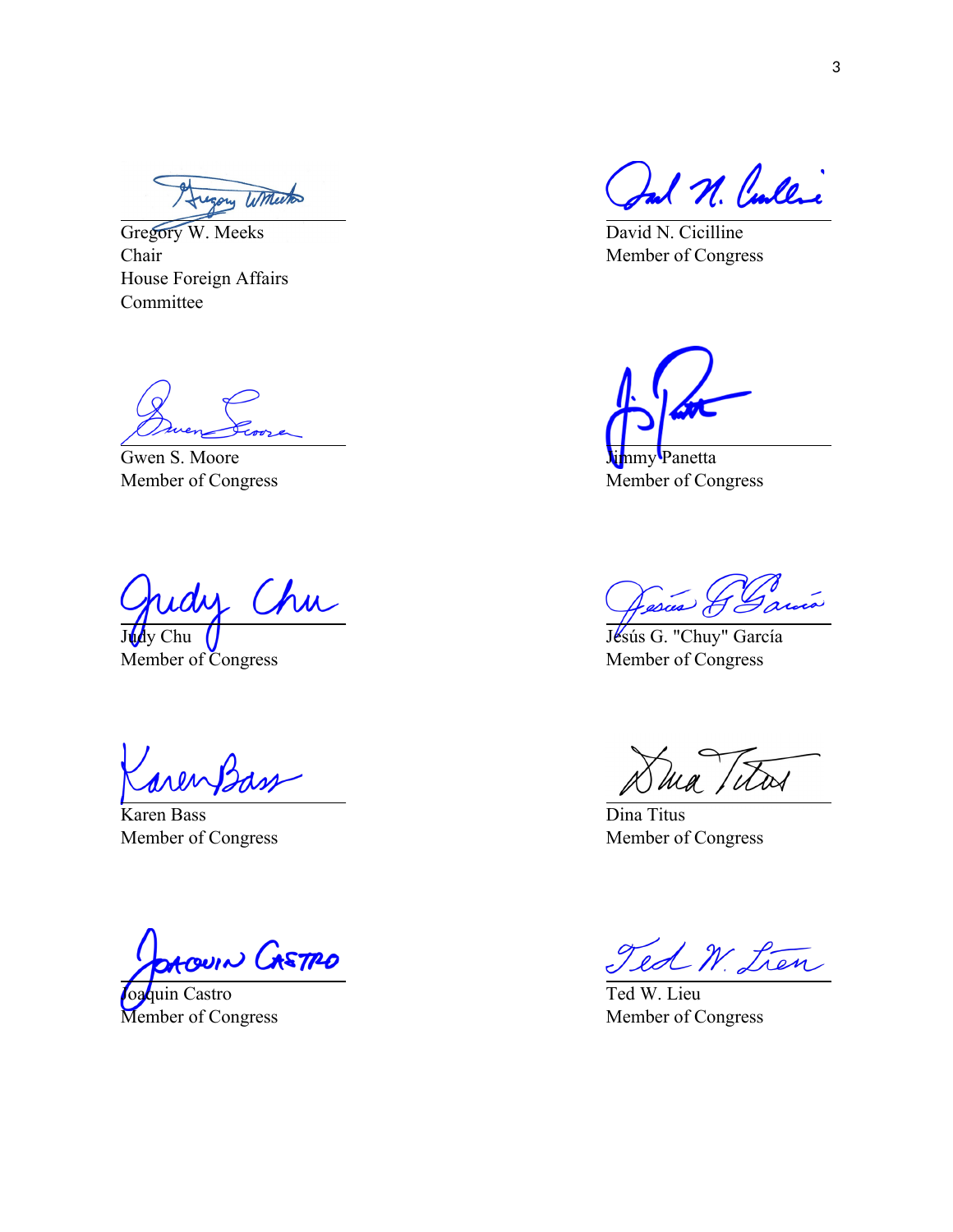Donald S. Beyer Jr. Member of Congress

Tom Malinowski Member of Congress

Chele R

Chellie Pingree Member of Congress

Kathleen M. Rice Member of Congress

Ilhan Omar Member of Congress

 $\mathbf{A}$  $\mathcal{L}$ 

Ami Bera, M.D. Member of Congress

Jim Costa Member of Congress

**Andy** Levin Member of Congress

Ted Deutch Member of Congress

Jac<sub>obs</sub> Member of Congress